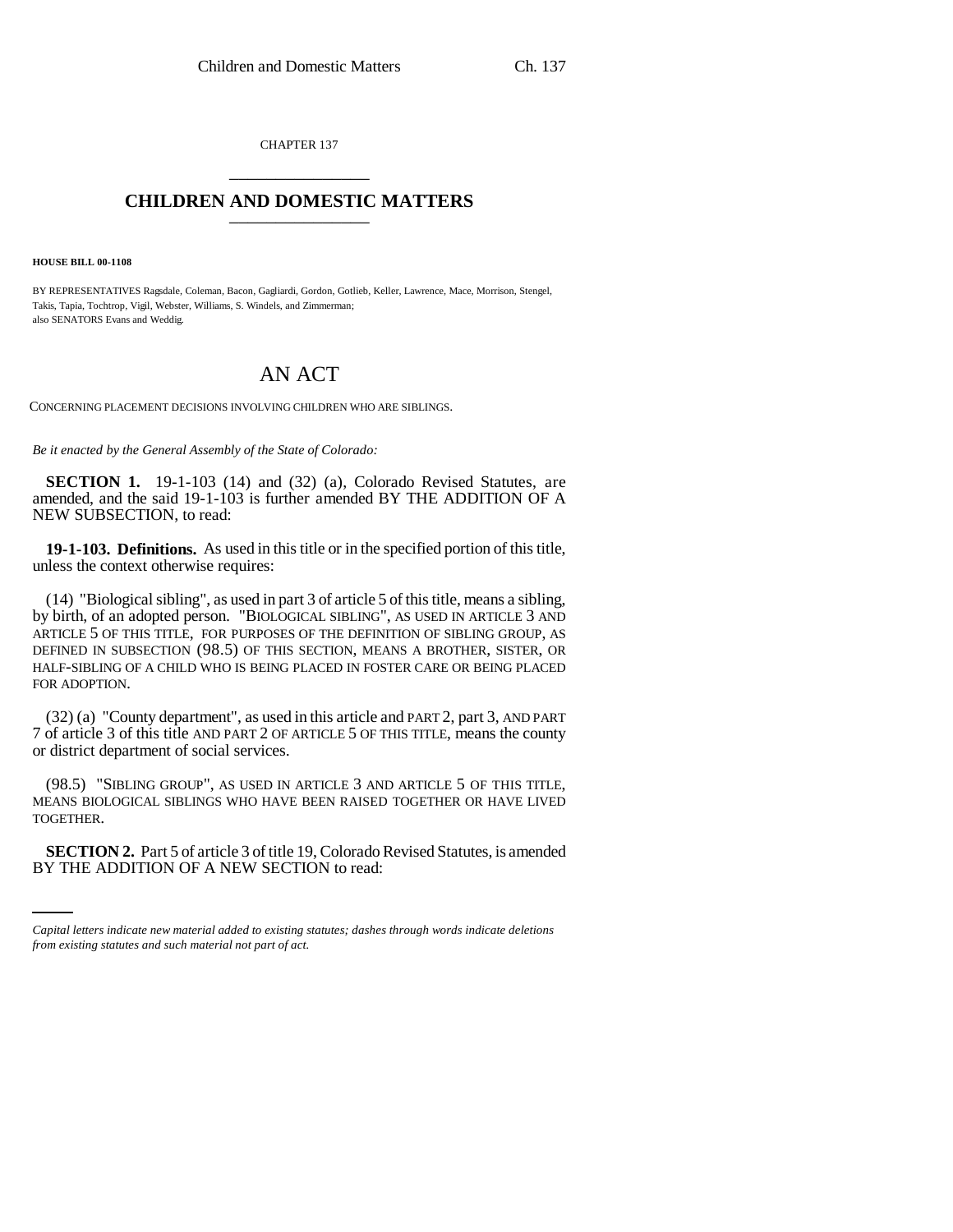**19-3-500.2. Legislative declaration.** (1) THE GENERAL ASSEMBLY HEREBY FINDS AND DECLARES THAT:

(a) IT IS BENEFICIAL FOR A CHILD WHO IS REMOVED FROM HIS OR HER HOME AND PLACED IN FOSTER CARE TO BE ABLE TO CONTINUE RELATIONSHIPS WITH HIS OR HER BROTHERS AND SISTERS, REGARDLESS OF AGE, IN ORDER THAT THE SIBLINGS MAY SHARE THEIR STRENGTHS AND ASSOCIATION IN THEIR EVERYDAY AND OFTEN COMMON EXPERIENCES. THE GENERAL ASSEMBLY ALSO FINDS THAT THE INITIAL DECISIONS ABOUT TEMPORARY PLACEMENT OF A CHILD MAY AFFECT THE ULTIMATE PERMANENT PLACEMENT OF THE CHILD OR OF THE CHILDREN IN A SIBLING GROUP.

(b) WHEN PARENTS AND OTHER ADULT RELATIVES ARE NO LONGER AVAILABLE TO A CHILD, THE CHILD'S SIBLINGS CONSTITUTE HIS OR HER BIOLOGICAL FAMILY.

(c) WHEN PLACING CHILDREN IN FOSTER CARE, EFFORTS SHOULD BE MADE TO PLACE SIBLINGS TOGETHER, UNLESS THERE IS A DANGER OF SPECIFIC HARM TO A CHILD OR IT IS NOT IN THE CHILD'S OR CHILDREN'S BEST INTERESTS TO BE PLACED TOGETHER.

(2) THE GENERAL ASSEMBLY ALSO DECLARES THAT NOTHING IN THIS ARTICLE REGARDING THE PLACEMENT OF SIBLING GROUPS TOGETHER SHOULD BE CONSTRUED AS REQUIRING THE REMOVAL OF A CHILD FROM HIS OR HER HOME AND PLACEMENT INTO FOSTER CARE IF THAT IS NOT IN THE BEST INTERESTS OF THE CHILD.

**SECTION 3.** 19-3-213 (1), Colorado Revised Statutes, is amended to read:

**19-3-213. Placement criteria.** (1) In any case in which the county department recommends placement out of the home for a child or in which a child is in out-of-home placement, the court, the guardian ad litem, the county department, any CASA volunteer, and other parties shall consider the best interests of the child and shall comply with the following placement criteria:

(a) Prior to the change of placement of a child, the county department shall, to the extent possible, notify the guardian ad litem, any CASA volunteer, and other parties. If the guardian ad litem or other party disagrees with the change of placement, he or she may seek an emergency hearing concerning the appropriate placement for a child. In an emergency, the county department may proceed to make the change of placement prior to any requested hearing.

(b) Except in exceptional circumstances, no child shall remain in an emergency, short-term, or shelter facility for more than sixty days, nor shall a child be moved from one such facility to another, unless all reasonable efforts to return the child to the child's home or to place the child in a more permanent setting have been exhausted.

(c) (I) IF THE CHILD IS PART OF A SIBLING GROUP, AS DEFINED IN SECTION 19-1-103 (98.5), AND THE SIBLING GROUP IS BEING PLACED IN FOSTER CARE, THE COUNTY DEPARTMENT SHALL MAKE THOROUGH EFFORTS TO LOCATE A JOINT PLACEMENT FOR ALL OF THE CHILDREN IN THE SIBLING GROUP.

(II) CONSIDERATION OF THE PLACEMENT OF CHILDREN TOGETHER AS A SIBLING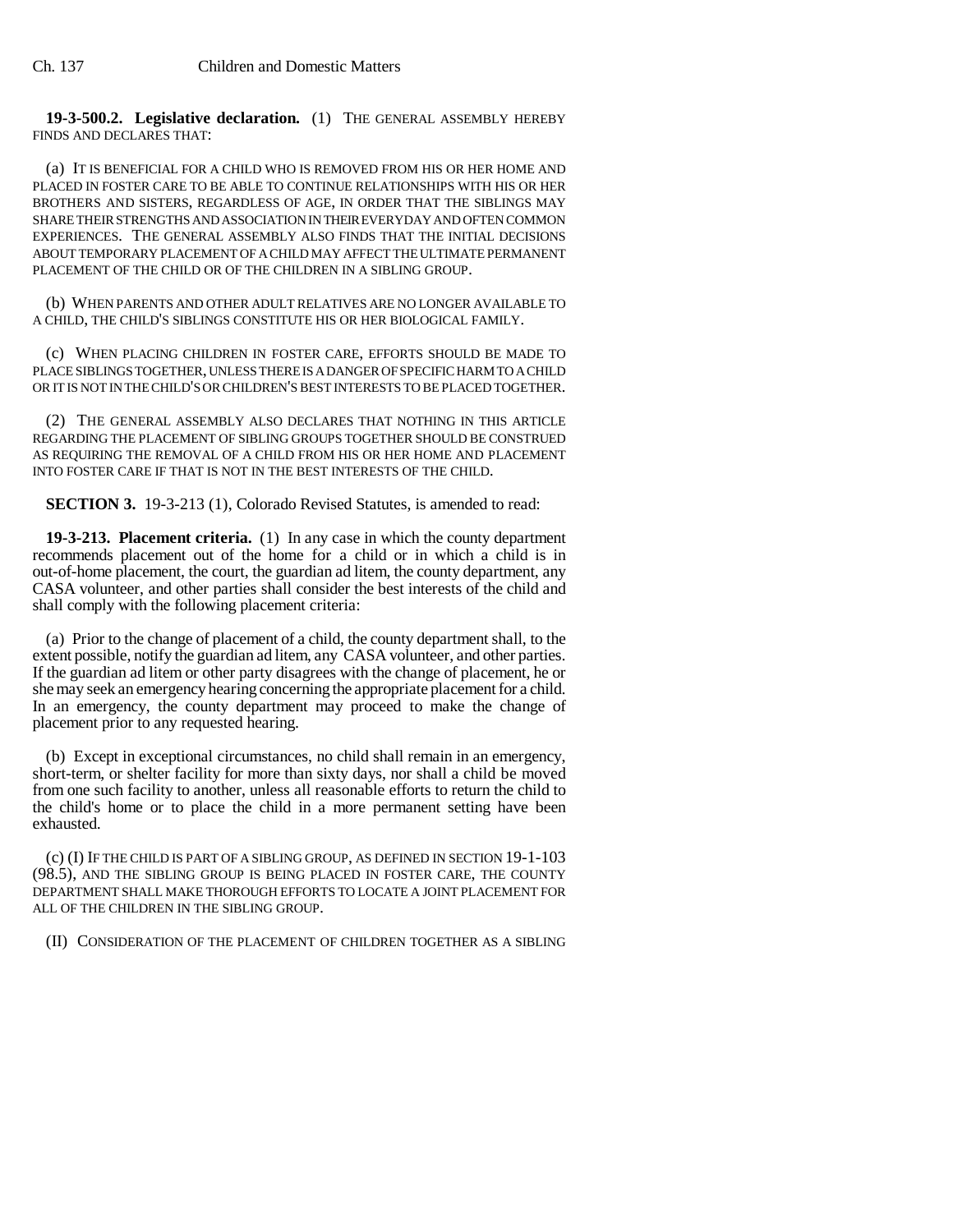GROUP IN FOSTER CARE SHALL NOT BE CONSTRUED AS REQUIRING THE REMOVAL OF A CHILD FROM HIS OR HER HOME AND PLACEMENT INTO FOSTER CARE IF THAT IS NOT IN THE BEST INTERESTS OF THE CHILD.

(III) IN ANY PROCEEDING UNDER THIS ARTICLE INVOLVING A SIBLING GROUP, THE JUDGE SHALL REVIEW THE FAMILY SERVICES PLAN DOCUMENT REGARDING PLACEMENT OF SIBLINGS.

**SECTION 4.** 19-3-507 (1) (b) and (4), Colorado Revised Statutes, are amended to read:

**19-3-507. Dispositional hearing.** (1) (b) Prior to any dispositional hearing, the caseworker of the department of human services assigned to the case shall submit to the court a statement which THAT details the services which THAT were offered to or provided to the family to prevent unnecessary out-of-home placement of the child and to facilitate the reunification of the child with the family. The statement shall contain an explanation of the services or actions which THAT, had such services or actions been available, would have been necessary to enable the child to remain at home safely. In the alternative, the caseworker may submit a statement as to why no services or actions would have made it possible for the child to remain at home safely. IF THE CHILD IS PART OF A SIBLING GROUP, AS DEFINED IN SECTION 19-1-103 (98.5), AND THE CHILD WAS NOT PLACED WITH HIS OR HER SIBLINGS, THE CASEWORKER SHALL SUBMIT TO THE COURT A STATEMENT ABOUT WHETHER IT CONTINUES TO BE IN THE BEST INTERESTS OF THE CHILD OR THE CHILDREN IN THE SIBLING GROUP TO BE PLACED SEPARATELY.

(4) In any case in which the disposition is placement out of the home, except for children committed to the department of human services, the court shall, at the time of placement, set a review within ninety days, to determine whether continued placement is necessary and in the best interests of the child and the community and whether reasonable efforts have been made to return the child to the home OR IN THE CASE OF A SIBLING GROUP WHETHER IT IS IN THE BEST INTERESTS OF THE CHILDREN IN THE SIBLING GROUP TO BE PLACED TOGETHER. THE JUDGE SHALL REVIEW THE FAMILY SERVICES PLAN DOCUMENT REGARDING PLACEMENT OF SIBLINGS. Notice of said review shall be given by the court to all parties and to the director of the facility or agency in which the child is placed and any person who has physical custody of the child and any attorney or guardian ad litem of record. The review shall be conducted in accordance with section 19-3-701 (6).

**SECTION 5.** 19-3-702, Colorado Revised Statutes, is amended BY THE ADDITION OF A NEW SUBSECTION to read:

**19-3-702. Permanency hearing.** (2.7) CONSIDERATION OF THE PLACEMENT OF CHILDREN TOGETHER AS A SIBLING GROUP SHALL NOT DELAY THE EFFORTS FOR EXPEDITED PERMANENCY PLANNING OR PERMANENCY PLANNING IN ORDER TO ACHIEVE PERMANENCY FOR EACH CHILD IN THE SIBLING GROUP.

**SECTION 6.** 19-5-200.2, Colorado Revised Statutes, is amended to read:

**19-5-200.2. Legislative declaration.** (1) Notwithstanding any other provisions of this title to the contrary, it is the intent of the general assembly that the court shall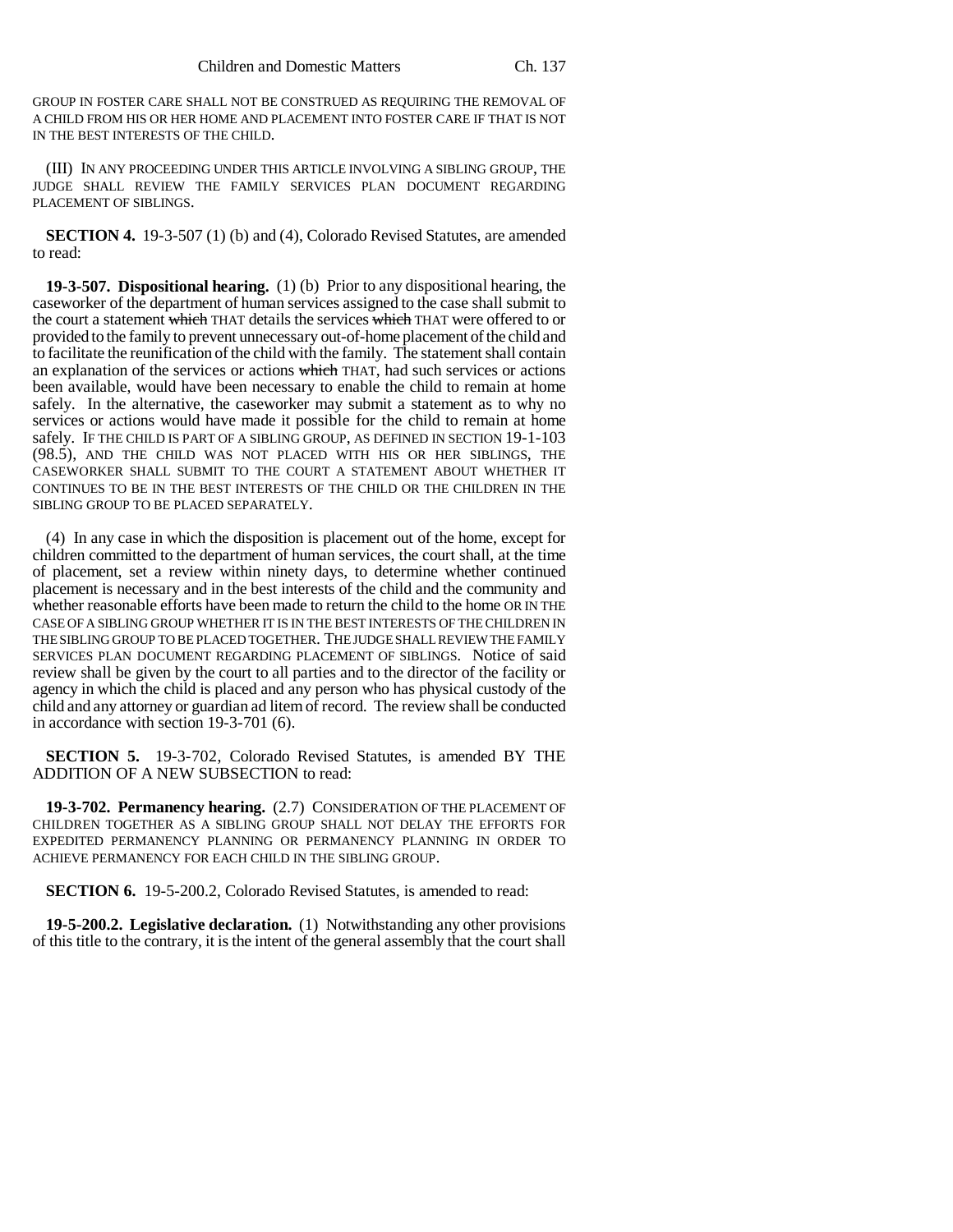protect and promote the best interests of the children who are the subjects of proceedings held pursuant to this part 2 while giving due regard to the interests of any other individuals affected.

(2) THE GENERAL ASSEMBLY HEREBY FINDS AND DECLARES THAT:

(a) IT IS BENEFICIAL FOR A CHILD PLACED FOR ADOPTION TO BE ABLE TO CONTINUE RELATIONSHIPS WITH HIS OR HER BROTHERS AND SISTERS, REGARDLESS OF AGE, IN ORDER THAT THE SIBLINGS MAY SHARE THEIR STRENGTHS AND ASSOCIATION IN THEIR EVERYDAY AND OFTEN COMMON EXPERIENCES.

(b) WHEN PARENTS AND OTHER ADULT RELATIVES ARE NO LONGER AVAILABLE TO A CHILD, THE CHILD'S SIBLINGS CONSTITUTE HIS OR HER BIOLOGICAL FAMILY.

(c) WHEN PLACING CHILDREN IN ADOPTIVE PLACEMENTS, EFFORTS SHOULD BE MADE TO PLACE SIBLINGS TOGETHER, UNLESS THERE IS A DANGER OF SPECIFIC HARM TO A CHILD OR IT IS NOT IN THE CHILD'S OR CHILDREN'S BEST INTERESTS TO BE PLACED TOGETHER.

**SECTION 7.** Part 2 of article 5 of title 19, Colorado Revised Statutes, is amended BY THE ADDITION OF A NEW SECTION to read:

**19-5-207.3. Placement of sibling groups.** (1) WHEN A CHILD IS PLACED FOR ADOPTION BY THE COUNTY DEPARTMENT, IF THE CHILD IS PART OF A SIBLING GROUP, AS DEFINED IN SECTION 19-1-103 (98.5), THE COUNTY DEPARTMENT SHALL INCLUDE IN THE ADOPTION REPORT PREPARED FOR THE COURT, THE NAMES AND CURRENT PHYSICAL CUSTODY AND LOCATION OF ANY SIBLINGS OF THE CHILD WHO ARE ALSO AVAILABLE FOR ADOPTION; EXCEPT THAT THE NAMES OF CHILDREN, PARENTS, CARETAKERS, AND ADOPTIVE PARENTS AND ANY MEANS OF IDENTIFYING SUCH PERSONS SHALL NOT BE MADE AVAILABLE TO ANY PARTY TO THE ADOPTION PROCEEDING EXCEPT UPON ORDER OF THE COURT OR AS OTHERWISE PERMITTED BY LAW.

(2) IF THE CHILD IS PART OF A SIBLING GROUP, THE COUNTY DEPARTMENT SHALL MAKE THOROUGH EFFORTS TO LOCATE A JOINT PLACEMENT FOR ALL OF THE CHILDREN IN THE SIBLING GROUP THAT ARE AVAILABLE FOR ADOPTION.

(3) IF THE CHILD IS PART OF A SIBLING GROUP, AS DEFINED IN SECTION 19-1-103 (98.5), AND IS BEING PLACED FOR ADOPTION BY A CHILD PLACEMENT AGENCY IN EITHER A CIRCUMSTANCE INVOLVING SIBLINGS THAT ARE THE RESULT OF A MULTIPLE BIRTH OR A CIRCUMSTANCE IN WHICH A PARENT HAS RELINQUISHED PARENTAL RIGHTS TO THE CHILDREN TO A CHILD PLACEMENT AGENCY, THE CHILD PLACEMENT AGENCY SHALL MAKE THOROUGH EFFORTS TO LOCATE A JOINT PLACEMENT FOR ALL OF THE CHILDREN IN THE SIBLING GROUP THAT ARE AVAILABLE FOR ADOPTION. IF AN ENTIRE SIBLING GROUP IS NOT PLACED TOGETHER IN AN ADOPTIVE PLACEMENT, THE CHILD PLACEMENT AGENCY SHALL PLACE AS MANY SIBLINGS OF THE GROUP TOGETHER AS POSSIBLE, CONSIDERING THEIR RELATIONSHIP AND THE BEST INTERESTS OF EACH CHILD.

(4) CONSIDERATION OF THE PLACEMENT OF CHILDREN TOGETHER AS A SIBLING GROUP SHALL NOT DELAY THE EFFORTS FOR EXPEDITED PERMANENCY PLANNING OR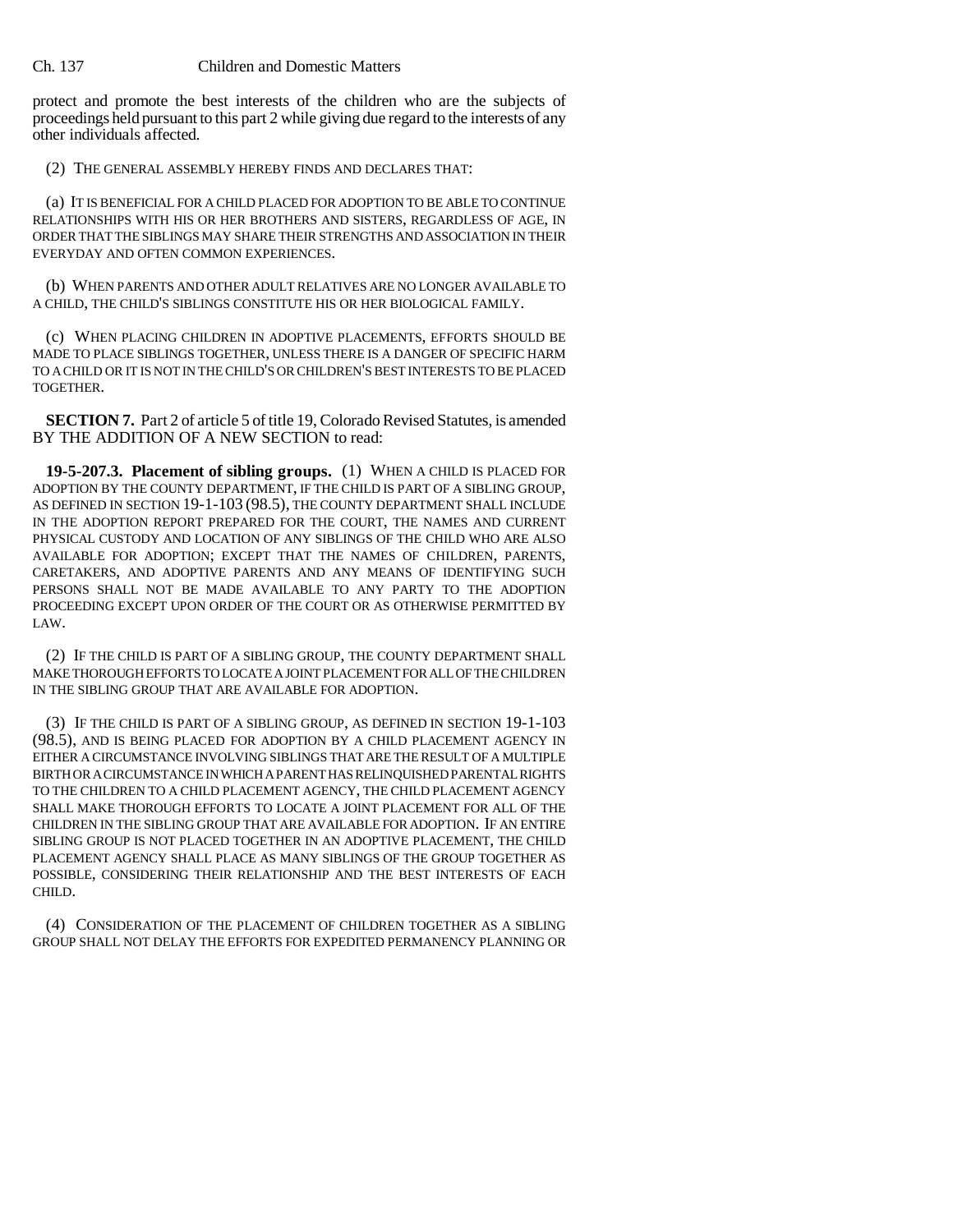PERMANENCY PLANNING IN ORDER TO ACHIEVE PERMANENCY FOR EACH CHILD IN THE SIBLING GROUP.

**SECTION 8.** 19-5-210 (2), Colorado Revised Statutes, is amended, and the said 19-5-210 is further amended BY THE ADDITION OF A NEW SUBSECTION, to read:

**19-5-210. Hearing on petition - visitation among siblings placed apart.** (2) In stepparent, custodial, or kinship adoptions, the court shall hold a hearing on the petition as soon as possible. In all other adoptions, the court shall hold a hearing on the petition no sooner than six months after the date of the placement, unless for good cause shown that time is extended or shortened by the court. At the hearing held on the petition, the court shall enter a decree setting forth its findings and grant to the petitioner a final decree of adoption if it is satisfied as to:

(a) The availability of the child for adoption;

(b) The good moral character, the ability to support and educate the child, and the suitableness of the home of the person adopting such child;

(b.5) The criminal records check of the prospective adoptive parent as reported to the court by the county department of social services or the child placement agency pursuant to section 19-5-207 (2.5) or the information provided to the court pursuant to section 19-5-208 (5) does not reveal a criminal history described in 19-5-207 (2.5) (a);

(c) The mental and physical condition of the child as a proper subject for adoption in said home; and

(d) The fact that the best interests of the child will be served by the adoption; AND

(e) IF THE CHILD IS PART OF A SIBLING GROUP, WHETHER IT IS IN THE BEST INTERESTS OF THE CHILD TO REMAIN IN AN INTACT SIBLING GROUP. THE JUDGE SHALL REVIEW THE FAMILY SERVICES PLAN DOCUMENT REGARDING PLACEMENT OF SIBLINGS.

(7) IN CASES INVOLVING THE ADOPTION OF A CHILD WHO IS PART OF A SIBLING GROUP, BUT WHO IS NOT BEING ADOPTED WITH HIS OR HER SIBLINGS, IN ADDITION TO ISSUING A FINAL DECREE OF ADOPTION, IF THE ADOPTIVE PARENTS ARE WILLING, THE COURT MAY ENCOURAGE REASONABLE VISITATION AMONG THE SIBLINGS WHEN VISITATION IS IN THE BEST INTERESTS OF THE CHILD OR THE CHILDREN. THE COURT SHALL REVIEW THE RECORD AND INQUIRE AS TO WHETHER THE ADOPTIVE PARENTS HAVE RECEIVED COUNSELING REGARDING CHILDREN IN SIBLING GROUPS MAINTAINING OR DEVELOPING TIES WITH EACH OTHER.

**SECTION 9.** Part 2 of article 3 of title 19, Colorado Revised Statutes, is amended BY THE ADDITION OF A NEW SECTION to read:

**19-3-215. Foster care - capacity may be exceeded for sibling groups.** THE STATE BOARD OF HUMAN SERVICES SHALL PROMULGATE RULES THAT ALLOW FOSTER CARE HOMES TO EXCEED CAPACITY FOR THE NUMBER OF CHILDREN AND FOR SQUARE FOOTAGE REQUIREMENTS IN ORDER TO ACCOMMODATE THE JOINT PLACEMENT OF